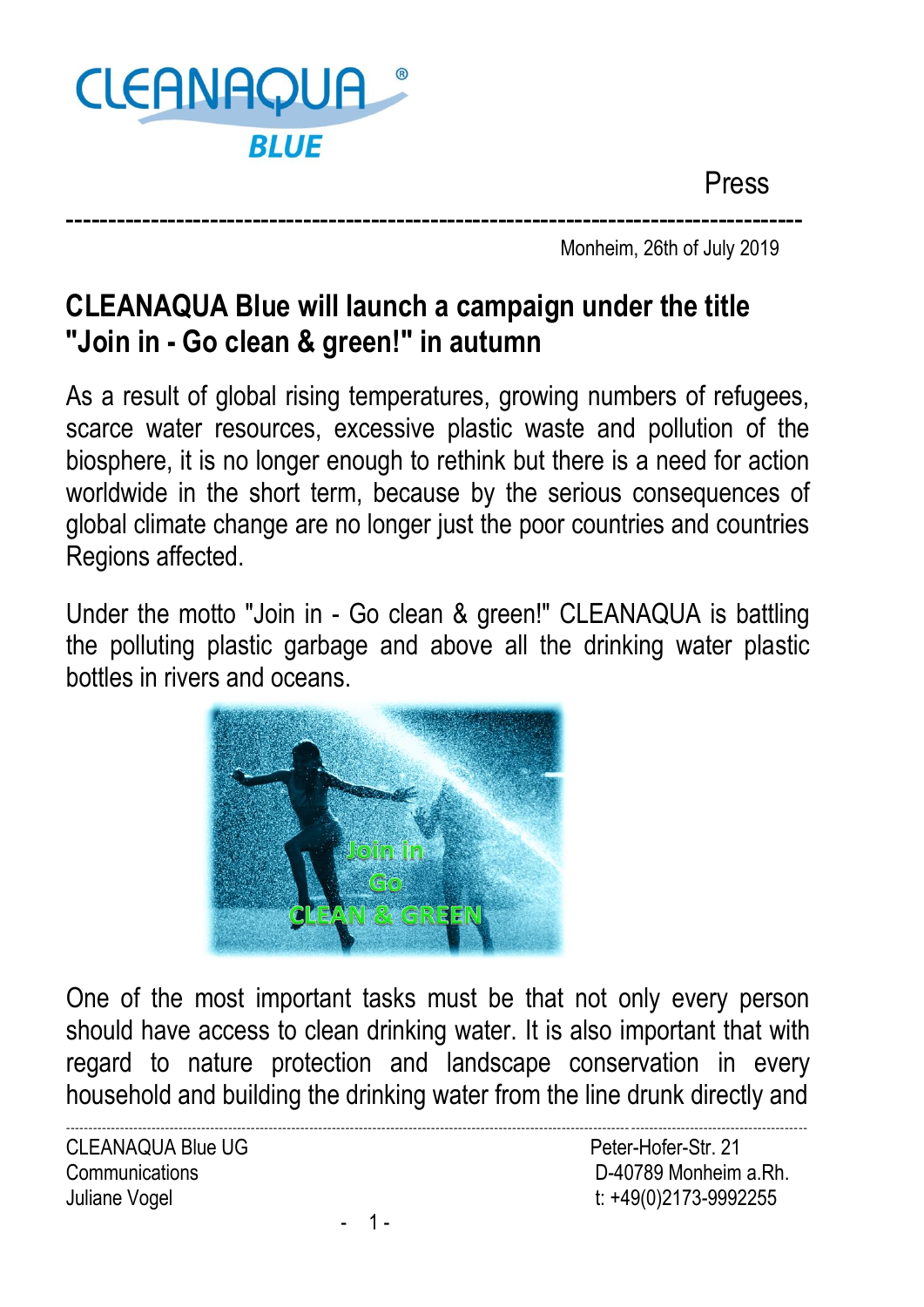

Press

-------------------------------------------------------------------------------------- without health consequential problems the water for showering and vegetable cleaning can be used, in order to be able to lead a healthy life while tap water is unbeatably favorable.

Regardless of the official development and aid projects of the industrialized countries, each individual can contribute to achieving this goal.

So far, filters are mainly used in the post-treatment of tap and bunkered water, which are not only unsuitable for the disinfection of the water but in turn contaminate. It is not without reason that the World Health Organization (WHO) has found that 80% of all diseases worldwide are caused by microbiologically contaminated water

For efficient and sustainable health care and environmental relief CLEANAQUA uses for decades a specially protected disinfection process that is similarly effective, environmentally friendly and at the same time healthy, because in the course of the disinfection of drinking water, all minerals are preserved and by oxygenation, the water is "revived".

In order to supply 1 million households in Africa or India with germ-free, healthy drinking water via the existing central water supply system in the next 5 years, the Indian states and African countries would have to invest at least EURO 20 billion to repair the defective lines.

----------------------------------------------------------------------------------------------------------------------------- ---------------------------------------

CLEANAQUA Blue UG **Peter-Hofer-Str. 21** 

Communications D-40789 Monheim a.Rh. Juliane Vogel t: +49(0)2173-9992255